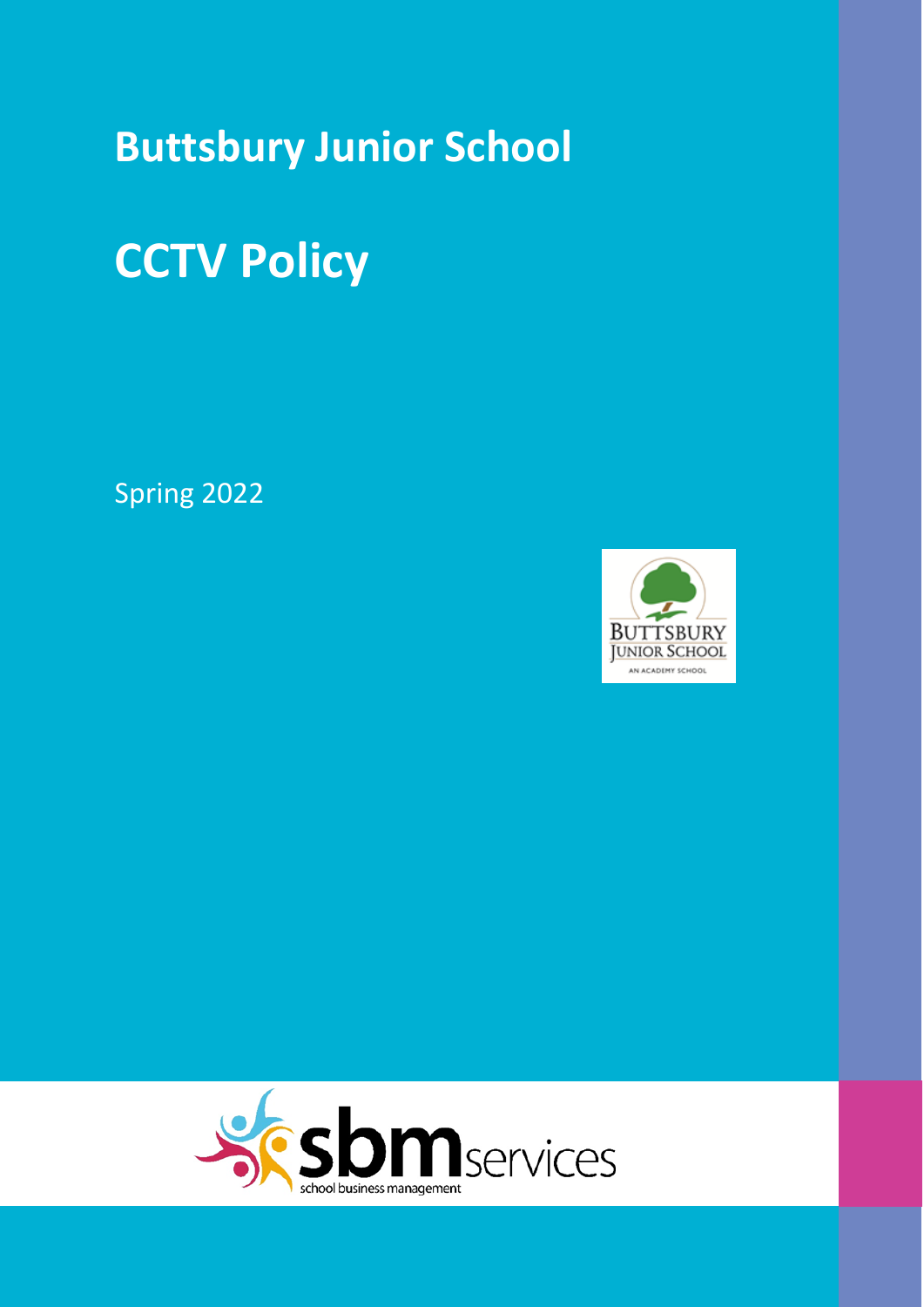**This document is based on a template provided by SBM Services (uk) Ltd and is only authorised for use by those schools in contract with SBM Services (uk) Ltd. This template may not be reproduced, stored in a retrieval system or transmitted in any form or by any means, electronic, mechanical, photocopying, recording or otherwise without the prior written permission of SBM Services (uk) Ltd.**

**Copyright © 2018 All rights reserved**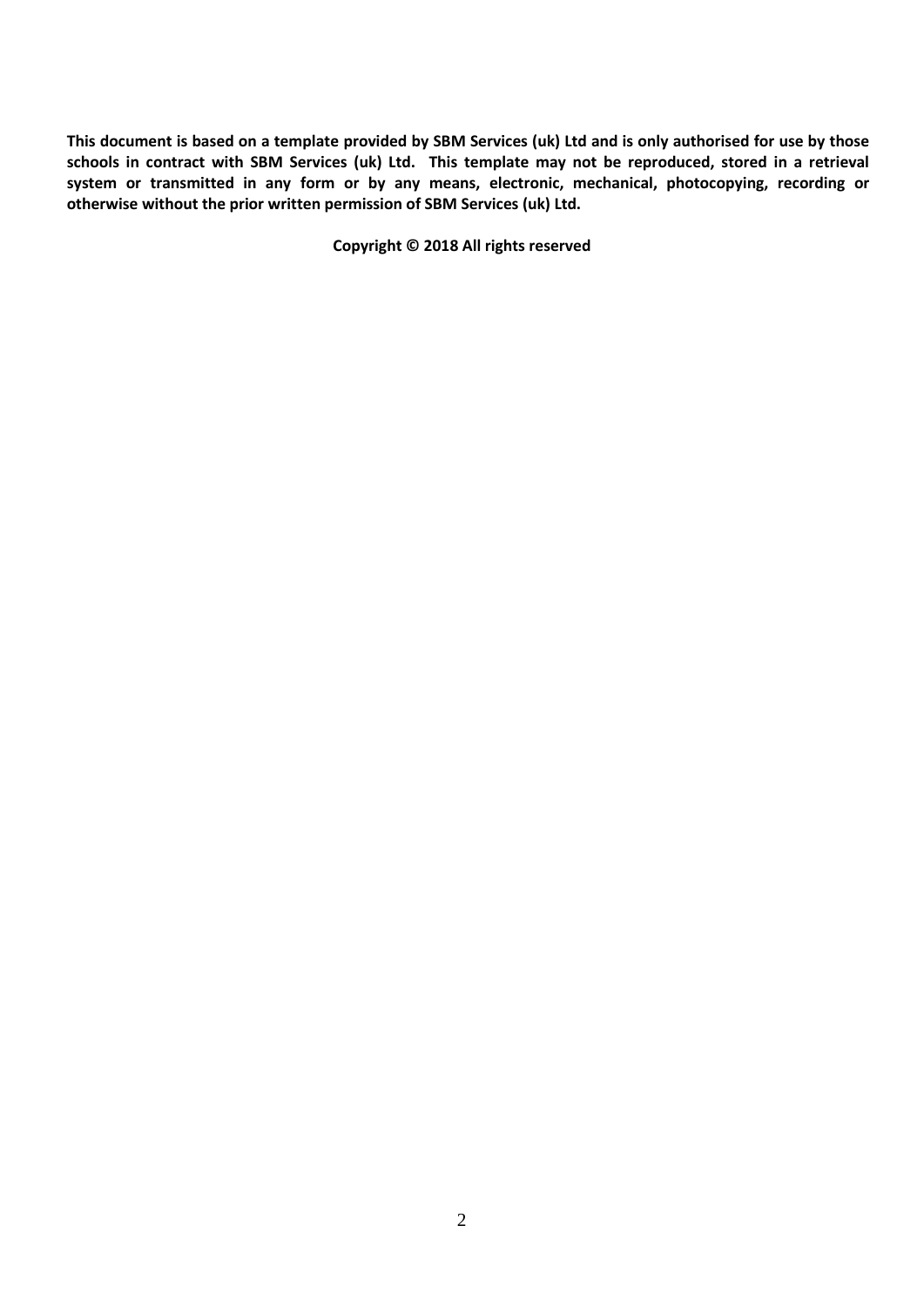#### **Contents**

| <b>Section Title</b>                                | Page No. |
|-----------------------------------------------------|----------|
| Introduction                                        | 4        |
| <b>Statement of Intent</b>                          | 4        |
| Siting the cameras                                  | 5        |
| Covert monitoring                                   | 5        |
| Storage and retention of CCTV images                | 5        |
| Access to CCTV images                               | 5        |
| <b>Subject Access Requests</b>                      | 5        |
| Access to and disclosure of images to third parties | 5        |
| Complaints                                          | 5        |
| <b>Further Information</b>                          | 5        |
| Appendix A: CCTV Signage                            | 6        |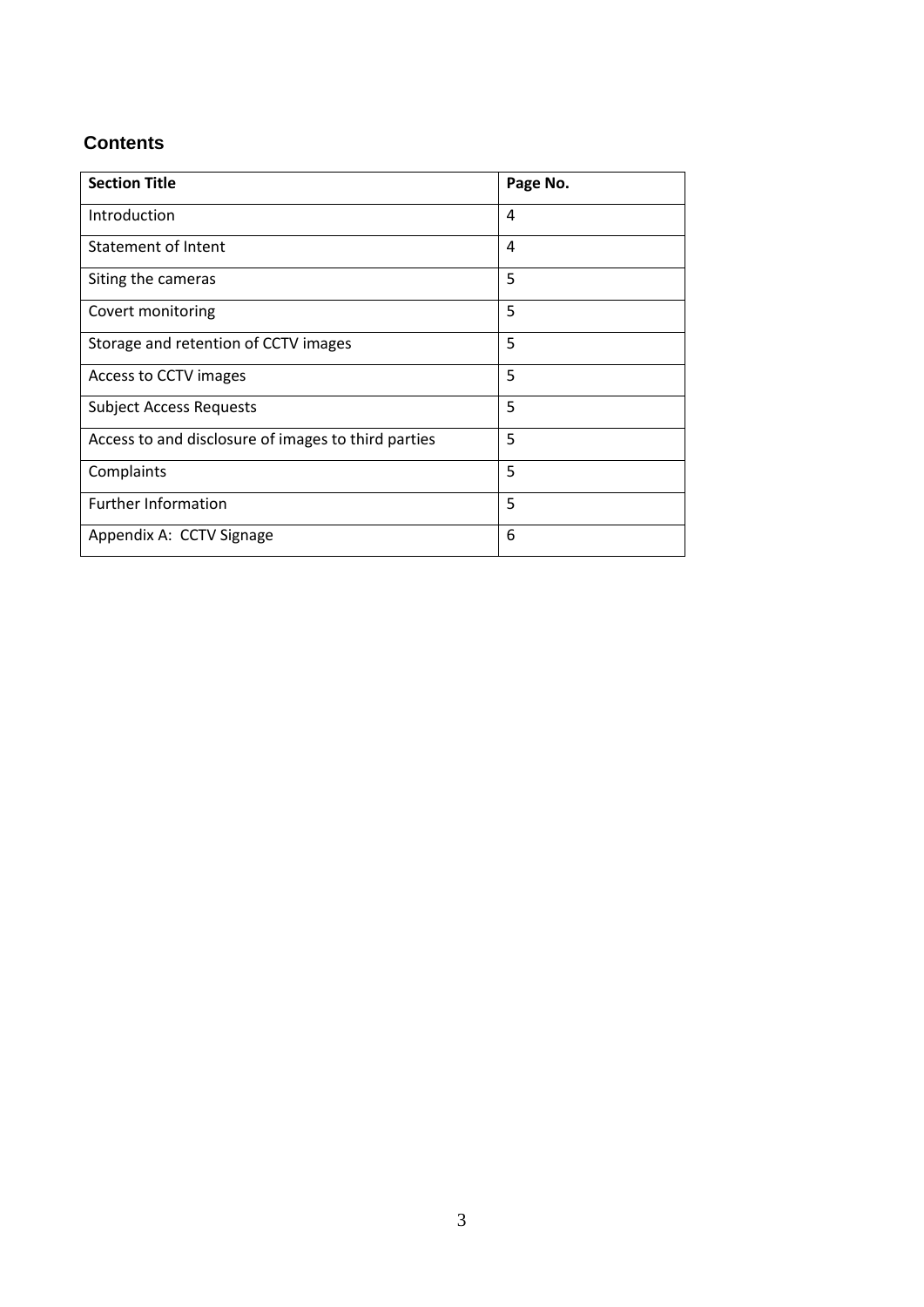#### **CCTV Policy**

#### **Introduction**

This is the School's approved policy relating to the use of CCTV. Buttsbury Junior School uses closed circuit television (CCTV) images to reduce crime and monitor the school buildings in order to provide a safe and secure environment for pupils, staff and visitors, and to prevent loss or damage to the school property.

The system comprises 8 fixed cameras.

The system does not have sound recording capability.

The CCTV system is owned and operated by the school, the deployment of which is determined by the school's leadership team.

The CCTV is monitored centrally from the school office by the admin team.

The introduction of, or changes to, CCTV monitoring will be subject to consultation with staff and the school community.

The school's CCTV system is registered with the Information Commissioner under the terms of the Data Protection Act (DPA). The use of CCTV, and the associated images and any sounds recordings is covered by the DPA. This policy outlines the school's use of CCTV and how it complies with the legislation.

All authorised operators and employees with access to images are aware of the procedures that need to be followed when accessing the recorded images and sound. All operators are trained about their responsibilities under the CCTV policy. All employees are aware of the restrictions in relation to access to, and disclosure of, recorded images and sound.

#### **Statement of Intent**

The school complies with the Information Commissioner's Office (ICO) CCTV Code of Practice to ensure it is used responsibly and safeguards both trust and confidence in its use. The Code of Practice is published at:

#### <https://ico.org.uk/media/for-organisations/documents/1542/cctv-code-of-practice.pdf>

CCTV warning signs will be clearly and prominently placed at all external entrances to the school and the staff car park. Signs will contain details of the purpose for using CCTV (see Appendix A). In areas where CCTV is used, the school will ensure that there are prominent signs placed at both the entrance of the CCTV zone and within the controlled area.

The planning and design has endeavoured to ensure that the system will give maximum effectiveness and efficiency, but it is not possible to guarantee that the system will cover or detect every single incident taking place in the areas of coverage.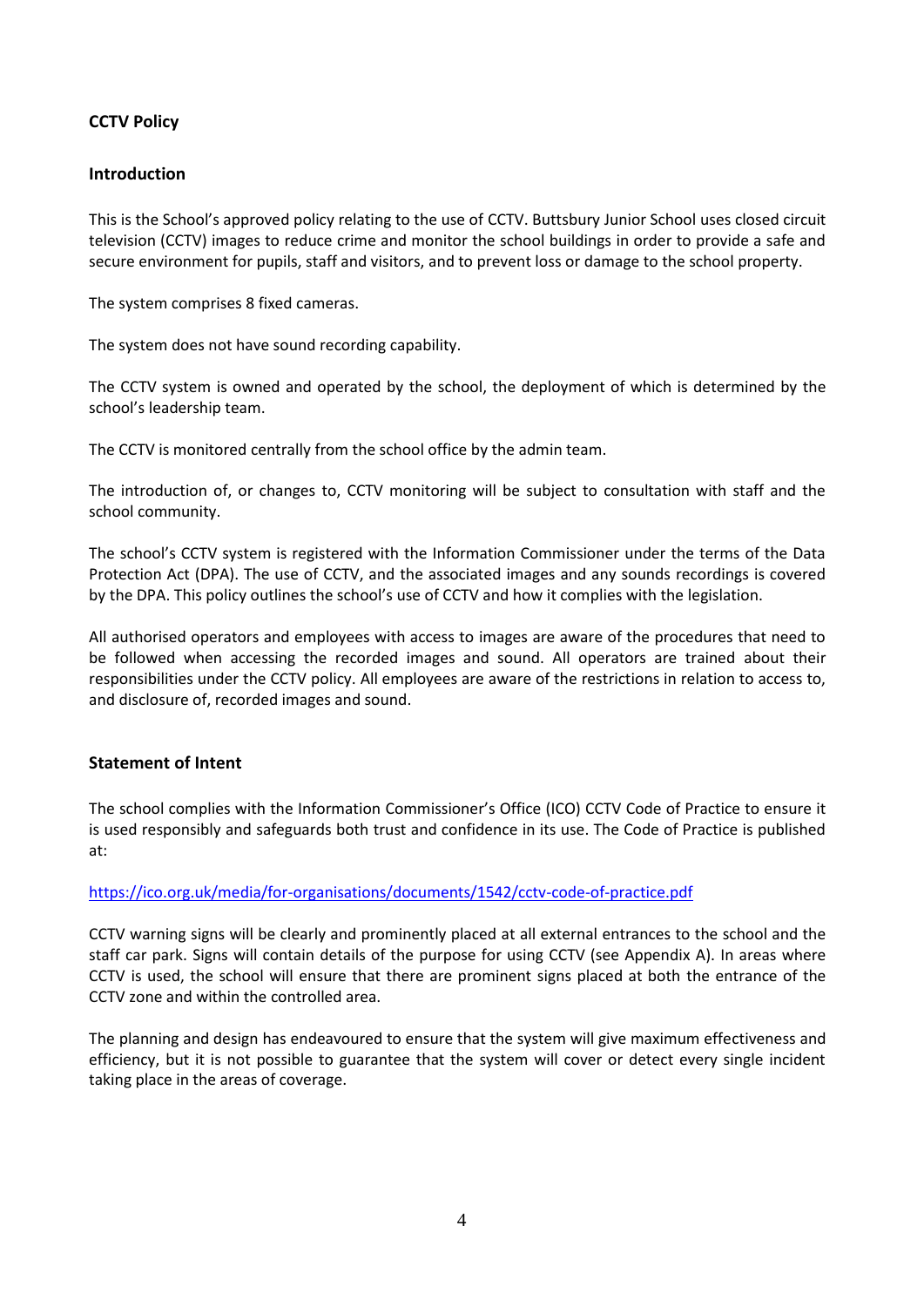#### **Siting the Cameras**

Cameras will be sited so they only capture images relevant to the purposes for which they are installed, (as described above), and care will be taken to ensure that reasonable privacy expectations are not violated. The School will ensure that the location of equipment is carefully considered to ensure that images captured comply with the legislation.

The school will make every effort to position cameras so that their coverage is restricted to the school premises, which may include outdoor areas.

CCTV will not be used in classrooms but in areas within school that have been identified by staff and pupils as not being easily monitored.

Members of staff should have access to details of where CCTV cameras are situated, with the exception of cameras placed for the purpose of covert monitoring.

#### **Covert Monitoring**

The school may in exceptional circumstances set up covert monitoring. For example:

- Where there is good cause to suspect than an illegal or unauthorised action(s), is taking place, or where there are grounds to suspect serious misconduct;
- Where notifying the individuals about the monitoring would seriously prejudice the reason for making the recording.

In these circumstances authorisation must be obtained from a member of the senior leadership team.

Covert monitoring must cease following completion of an investigation.

Cameras sited for the purpose of covert monitoring will not be used in areas which are reasonably expected to be private, for example toilet cubicles.

#### **Storage and Retention of CCTV Images**

The school retains CCTV images for 7 weeks.

The school stores CCTV images on the hard drive of the CCTV system.

#### **Access to CCTV Images**

Access to recorded images will be restricted to those staff authorised to view them, and will not be made more widely available.

#### **Subject Access Requests (SAR)**

Individuals have the right to request access to CCTV footage relating to themselves under the GDPR.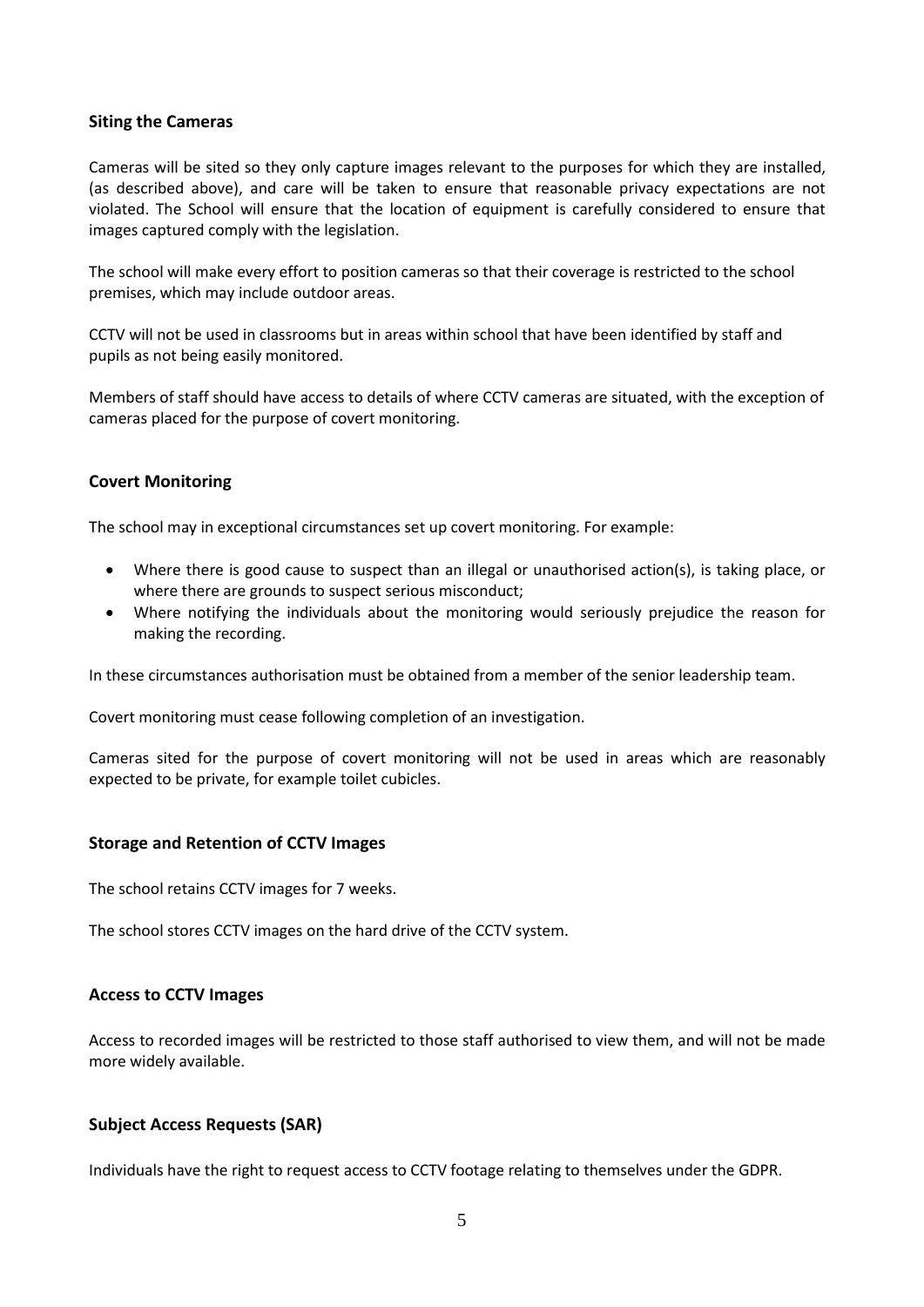All requests should be made in writing using the SAR request form to the Data Protection Officer. Individuals submitting requests for access will be asked to provide sufficient information to enable footage relating to them to be identified. For example, data, time and location.

The school will respond to requests within 1 calendar month of receiving the request.

The school reserves the right to refuse access to CCTV footage where this would prejudice the legal rights of other individuals or jeopardise an on-going investigation.

Please see the Subject Access Request policy for further details.

#### **Access to and Disclosure of Images to Third Parties**

There will be no disclosure of recorded data to third parties other than to authorised personnel, such as the Police and service providers to the school where these would reasonably need access to the data (e.g. investigators). Requests by third parties should be assessed using the school's Third Party Request for Information policy.

The data may be used within the school's discipline and grievance procedures as required, and will be subject to the usual confidentiality requirements of those procedures.

#### **Complaints**

Complaints will be dealt with in accordance with the school's Complaints Procedure.

Policy Date: Spring Term 2022

Review Date: Spring Term 2023